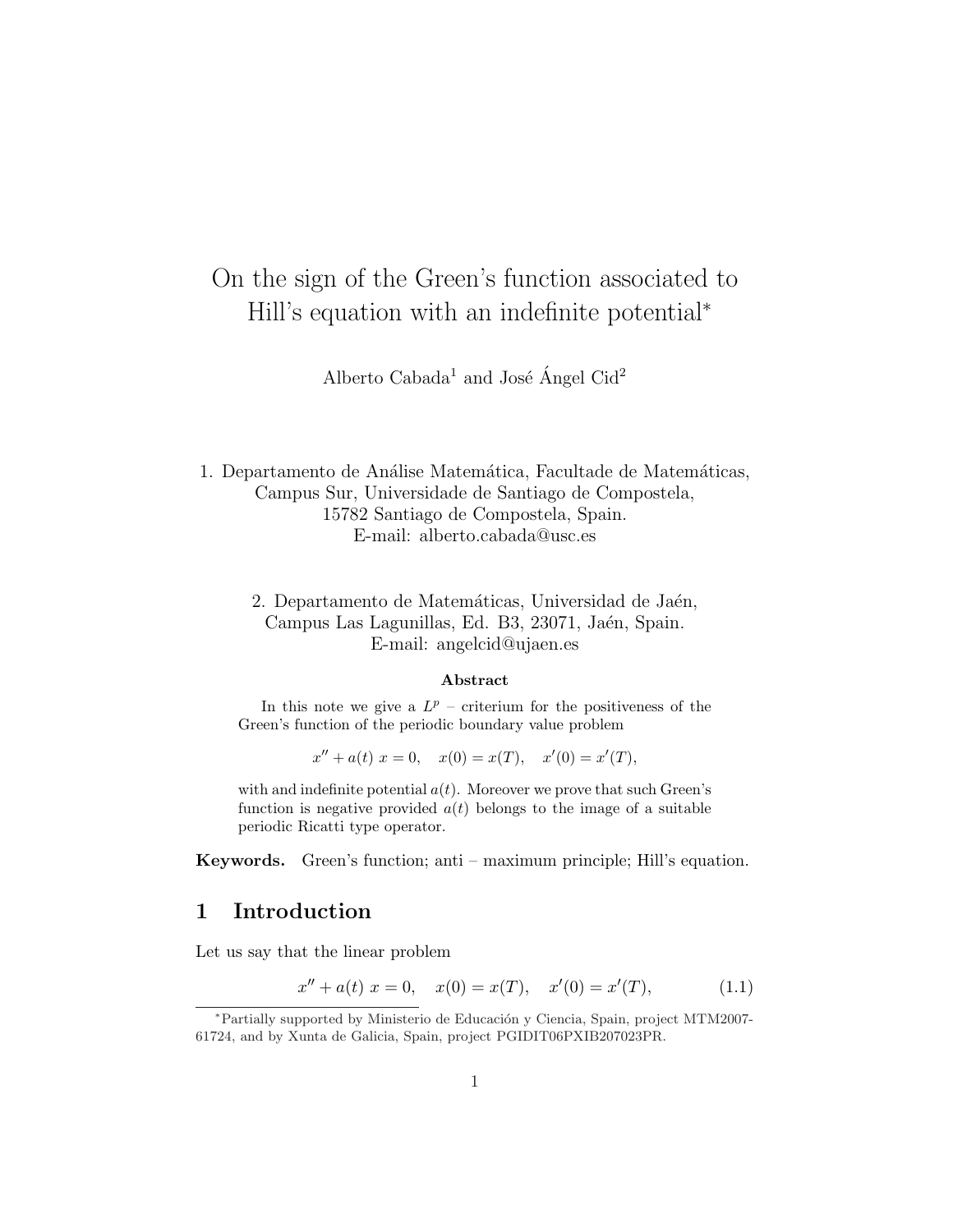is nonresonant when its unique solution is the trivial one. It is well known that if (1.1) is nonresonant then, provided that h is a  $L^1$  – function, the Fredholm's alternative theorem implies that the non homogeneous problem

$$
x'' + a(t) x = h(t)
$$
, a. e.  $t \in [0, T]$ ;  $x(0) = x(T)$ ,  $x'(0) = x'(T)$ ,

always has a unique solution which, moreover, can be written as

$$
x(t) = \int_0^T G(t, s)h(s)ds,
$$

where  $G(t, s)$  is the Green's function related to (1.1).

In recent years the condition

 $(H)$  Problem  $(1.1)$  is nonresonant and the corresponding Green's function  $G(t, s)$  is positive (nonnegative) on  $[0, T] \times [0, T]$ ,

has become an standard assumption in the searching for positive solutions of singular second order equations and systems (see for instance [3, 4, 5, 6, 12]). Moreover the positiveness of Green's function implies that an anti – maximum principle holds, which is a fundamental tool in the development of the monotone iterative technique (see [2, 13]).

When  $a(t) \equiv k^2$  condition  $(H)$  is equivalent to  $0 \lt k^2 \lt (\le) \lambda_1 :=$  $(\pi/T)^2$ , where  $\lambda_1$  is the first eigenvalue of the homogeneous equation  $x''$  +  $k^2x = 0$  with Dirichlet boundary conditions  $x(0) = 0 = x(T)$ .

For a non-constant function  $a(t)$  the best condition available in the literature implying  $(H)$  is a  $L^p$  – criterium proved in [10] (and based in an anti – maximum principle given in [13]). For the sake of completeness let us recall such result: define  $K(\alpha, T)$  as the best Sobolev constant in the inequality

$$
C||u||_{\alpha}^{2} \le ||u'||_{2}^{2} \text{ for all } u \in H_{0}^{1}(0,T),
$$

given explicitly by (see [9])

$$
K(\alpha, T) = \begin{cases} \frac{2\pi}{\alpha T^{1+2/\alpha}} \left(\frac{2}{2+\alpha}\right)^{1-2/\alpha} \left(\frac{\Gamma(1/\alpha)}{\Gamma(1/2+1/\alpha)}\right)^2, & \text{if } 1 \le \alpha < \infty, \\ \frac{4}{T}, & \text{if } \alpha = \infty. \end{cases}
$$
(1.2)

Through the paper  $a \succ 0$  means that  $a \in L^1(0,T)$ ,  $a(t) \geq 0$  for a.a.  $t \in [0, T]$  and  $||a||_1 > 0$ , moreover  $a_+ = \max\{a, 0\}$  is the positive part of a and for  $1 \le p \le \infty$  we denote by  $p^*$  its conjugate (that is,  $\frac{1}{p} + \frac{1}{p^*}$  $\frac{1}{p^*} = 1$ . Now [10, Corollary 2.3] reads as follows.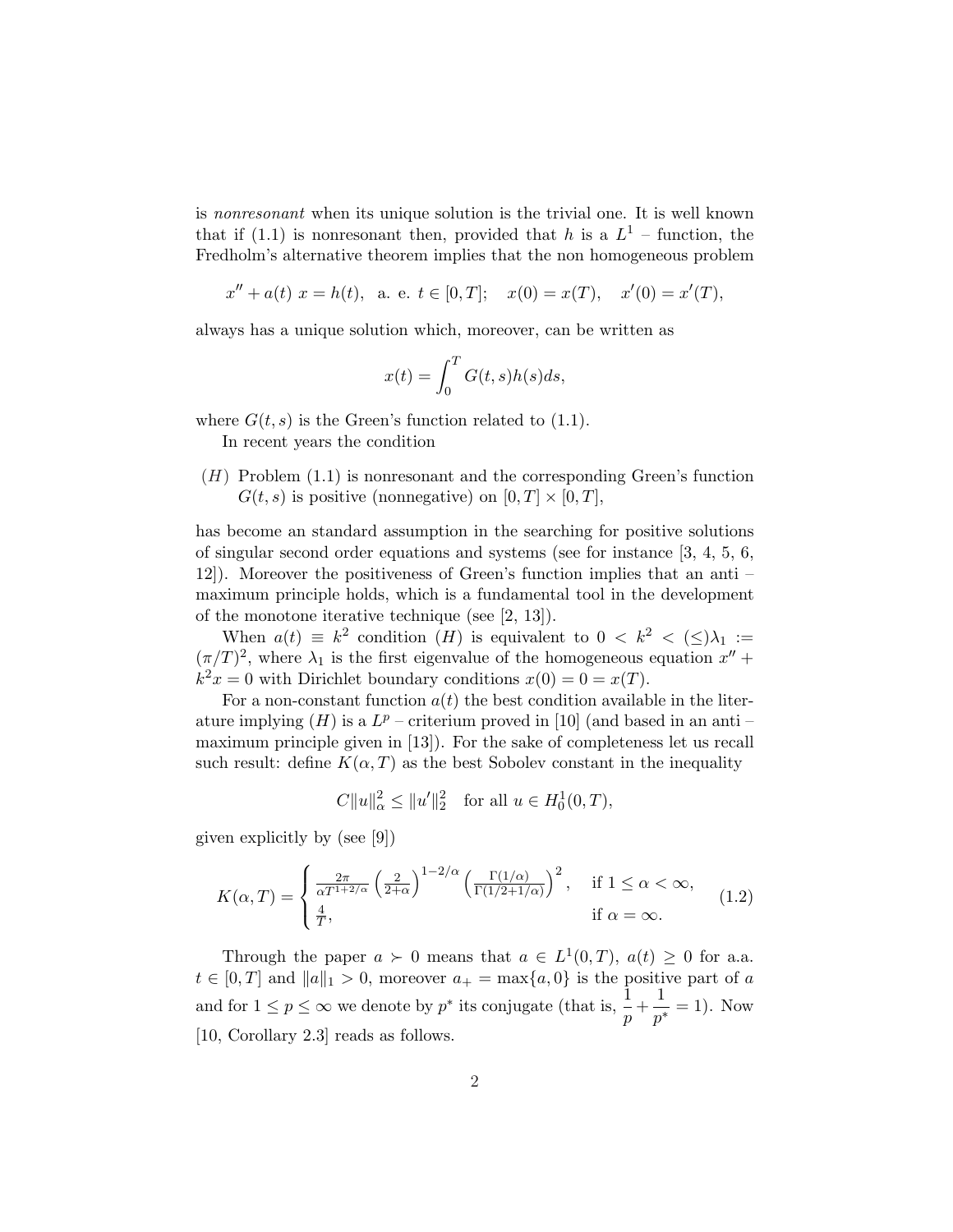THEOREM 1.1. Assume that  $a \in L^p(0,T)$  for some  $1 \leq p \leq \infty$ ,  $a \succ 0$  and moreover

$$
||a||_p < (\le) K(2p^*, T).
$$

Then condition (H) holds.

Our main goal is to improve Theorem 1.1 by allowing  $a(t)$  to change sign. In particular instead of  $a \succ 0$  we impose an integral condition, namely  $\frac{3181}{f}$ 0  $a(t) > 0$ , which doesn't prevent  $a(t)$  to be negative in a set of positive measure. As far as we are aware this is the first anti – maximum principle for problem  $(1.1)$  with an indefinite potential  $a(t)$  (compare with the previous results obtained in [1, 10]). Moreover we notice that an improvement of Theorem 1.1 immediately extends the applicability of those results available on the literature which rely on condition  $(H)$  as, for instance, the validity of the monotone iterative methods [13], or the existence of constant sign periodic solutions for regular [10, 11], strong singular [4, 6] and weak singular [3, 4, 5, 6, 12] second order boundary value problems.

This paper is organized as follows: in section 2 we present some known results about the Dirichlet, periodic and anti – periodic eigenvalues of equation

$$
x'' + (\lambda + a(t)) x = 0,
$$

which are needed on section 3 to prove the positivity of the Green's function which are needed on section 5 to prove the positivity of the Green s<br>of  $(1.1)$  with an indefinite potential. In section 4, provided that  $\int_1^T$ 0  $a(t) dt <$ 0, we give a sufficient condition that ensures that the Green's function related to problem (1.1) is negative. Finally, in section 5, we conclude our paper with some remarks referred to the general operator  $x'' + c(t)x' + a(t)x$  with c a  $L^1$  – function with mean value equals to zero.

# 2 Preliminaries

In this section we collect some known results (see [8]) for the eigenvalue problem

$$
x'' + (\lambda + a(t)) x = 0,
$$
 (2.1)

where  $a \in L^1(0,T)$ , subject to periodic

$$
x(0) = x(T), \quad x'(0) = x'(T), \tag{2.2}
$$

anti – periodic

$$
x(0) = -x(T), \quad x'(0) = -x'(T), \tag{2.3}
$$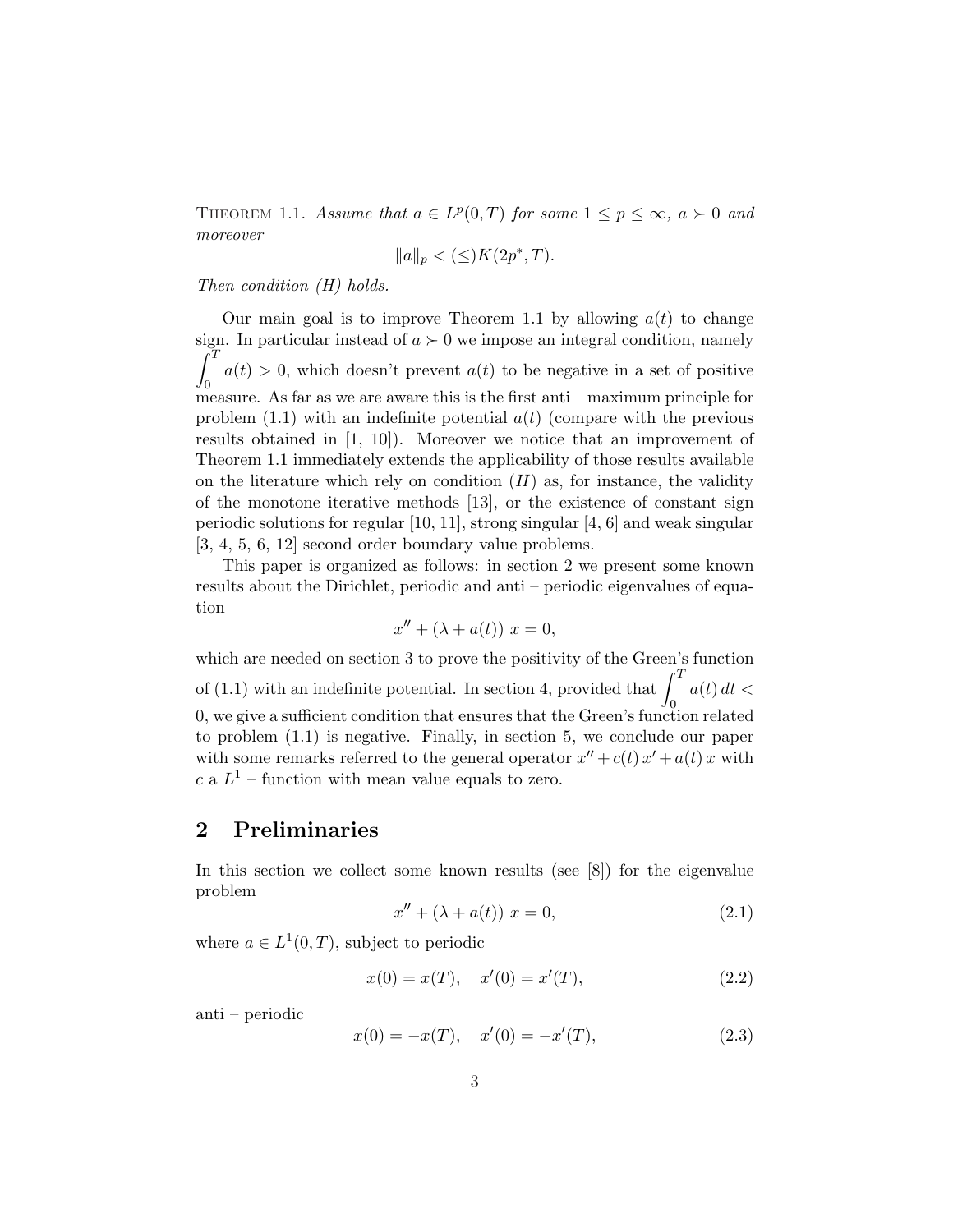or Dirichlet boundary conditions

$$
x(0) = 0 = x(T). \t\t(2.4)
$$

With respect to the periodic and anti – periodic eigenvalues there exist sequences

$$
\overline{\lambda}_0(a) < \underline{\lambda}_1(a) \le \overline{\lambda}_1(a) < \underline{\lambda}_2(a) \le \overline{\lambda}_2(a) < \ldots < \underline{\lambda}_k(a) \le \overline{\lambda}_k(a) < \ldots \quad (2.5)
$$

such that

- (i)  $\lambda$  is an eigenvalue of  $(2.1) (2.2)$  if and only if  $\lambda = \underline{\lambda}_k(a)$  or  $\overline{\lambda}_k(a)$  for  $k$  even.
- (ii)  $\lambda$  is an eigenvalue of  $(2.1) (2.3)$  if and only if  $\lambda = \underline{\lambda}_k(a)$  or  $\overline{\lambda}_k(a)$  for k odd.

On the other hand the Dirichlet problem  $(2.1) - (2.4)$  has a sequence of eigenvalues

$$
\lambda_1^D(a) < \lambda_2^D(a) < \ldots < \lambda_k^D(a) < \ldots,
$$

and the periodic and anti – periodic eigenvalues can be realized for  $k =$  $1, 2, \ldots$  as

$$
\underline{\lambda}_k(a) = \min\{\lambda_k^D(a_s) : s \in \mathbb{R}\}, \quad \overline{\lambda}_k(a) = \max\{\lambda_k^D(a_s) : s \in \mathbb{R}\},
$$

where  $a_s(t) := a(t+s)$  are translations.

In [15, Theorem 4] Zhang and Li established the following lower bound for the first Dirichlet eigenvalue  $\lambda_1^D(a)$  in terms of the  $L^{\alpha}$ -norm of  $a_+$ .

THEOREM 2.1. Assume that  $a \in L^p(0,T)$  for some  $1 \leq p \leq \infty$ . If

$$
||a_{+}||_{p} \le K(2p^*, T),
$$

where  $K$  is given by  $(1.2)$ , then

$$
\lambda_1^D(a) \ge \left(\frac{\pi}{T}\right)^2 \left(1 - \frac{\|a_+\|_p}{K(2p^*, T)}\right) \ge 0.
$$

Note that, since  $\Delta_1(a) = \lambda_1^D(a_{s_0})$  for some  $s_0 \in \mathbb{R}$  and, by considering the T – periodic extension of the function a it is satisfied that  $\|(a_{s_0})_+\|_p =$  $\|(a_{+})\|_{p}$ , then under the assumptions of Theorem 2.1 we have

$$
\underline{\lambda}_1(a) = \lambda_1^D(a_{s_0}) \ge \left(\frac{\pi}{T}\right)^2 \left(1 - \frac{\|a_+\|_p}{K(2p^*, T)}\right) \ge 0. \tag{2.6}
$$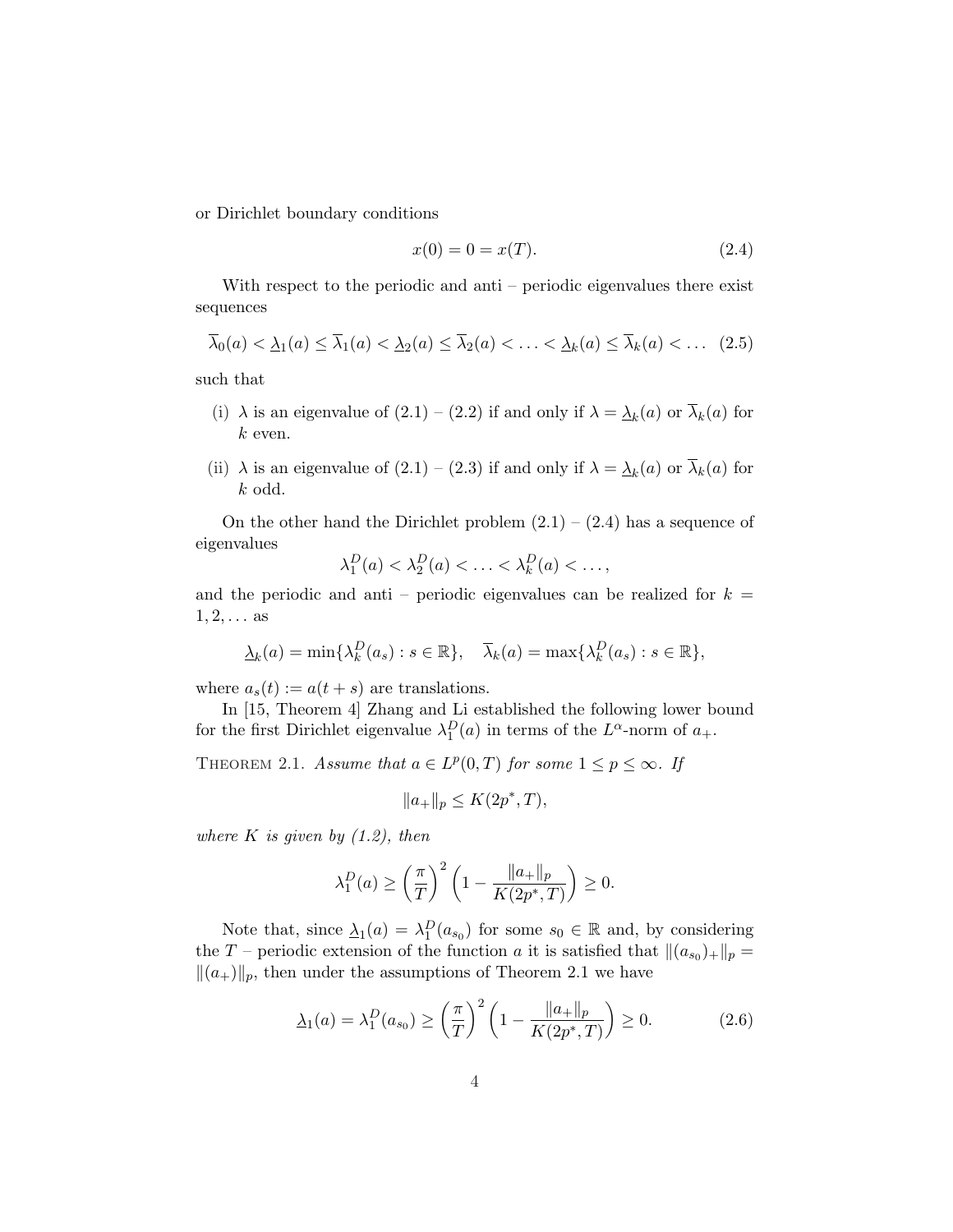# 3 Positivity of the Green's function

Firstly, we are going to give a sufficient condition for problem (1.1) to be nonresonant which is equivalent to the existence of Green's function.

THEOREM 3.1. Assume that  $a \in L^p(0,T)$  for some  $1 \leq p \leq \infty$ ,  $\mathcal{L}^T$ 0  $a(t)dt >$ 0 and moreover

$$
||a_+||_p \le K(2p^*, T).
$$

Then problem (1.1) is nonresonant.

Proof. It is known (see [8]) that

$$
\overline{\lambda}_0(a) \le -1/T \int_0^T a(t)dt < 0.
$$

On the other hand, since a satisfies the assumptions of Theorem 2.1, from  $(2.6)$  it follows that  $\underline{\lambda}_1(a) \geq 0$ . Therefore,  $(2.5)$  implies that

$$
\overline{\lambda}_0(a) < 0 \le \underline{\lambda}_1(a) < \underline{\lambda}_2(a) \le \overline{\lambda}_2(a),
$$

which means that  $\lambda = 0$  is not an eigenvalue of problem  $(2.1) - (2.2)$ .  $\Box$ 

Before to present our main result we need the following auxiliary result (see  $[10,$  Theorem  $2.1]$ )

LEMMA 3.1. Assume that  $(1.1)$  is nonresonant and that the distance between two consecutive zeroes of a nontrivial solution of

$$
x'' + a(t) \ x = 0
$$

is strictly greater that T. Then the Green's function  $G(t, s)$  doesn't vanish (and therefore has constant sign).

Now we are going to give a sufficient condition ensuring the positiveness of the Green's function of  $(1.1)$  with an indefinite potential  $a(t)$ . To the best of our knowledge this result is achieved for the first time for a non constant sign potential  $a(t)$ .

THEOREM 3.2. Assume that  $a \in L^p(0,T)$  for some  $1 \leq p \leq \infty$ ,  $\mathcal{L}^T$ 0  $a(t)dt >$ 0 and moreover

 $||a_+||_p < K(2p^*, T).$ 

Then  $G(t, s) > 0$  for all  $(t, s) \in [0, T] \times [0, T]$ .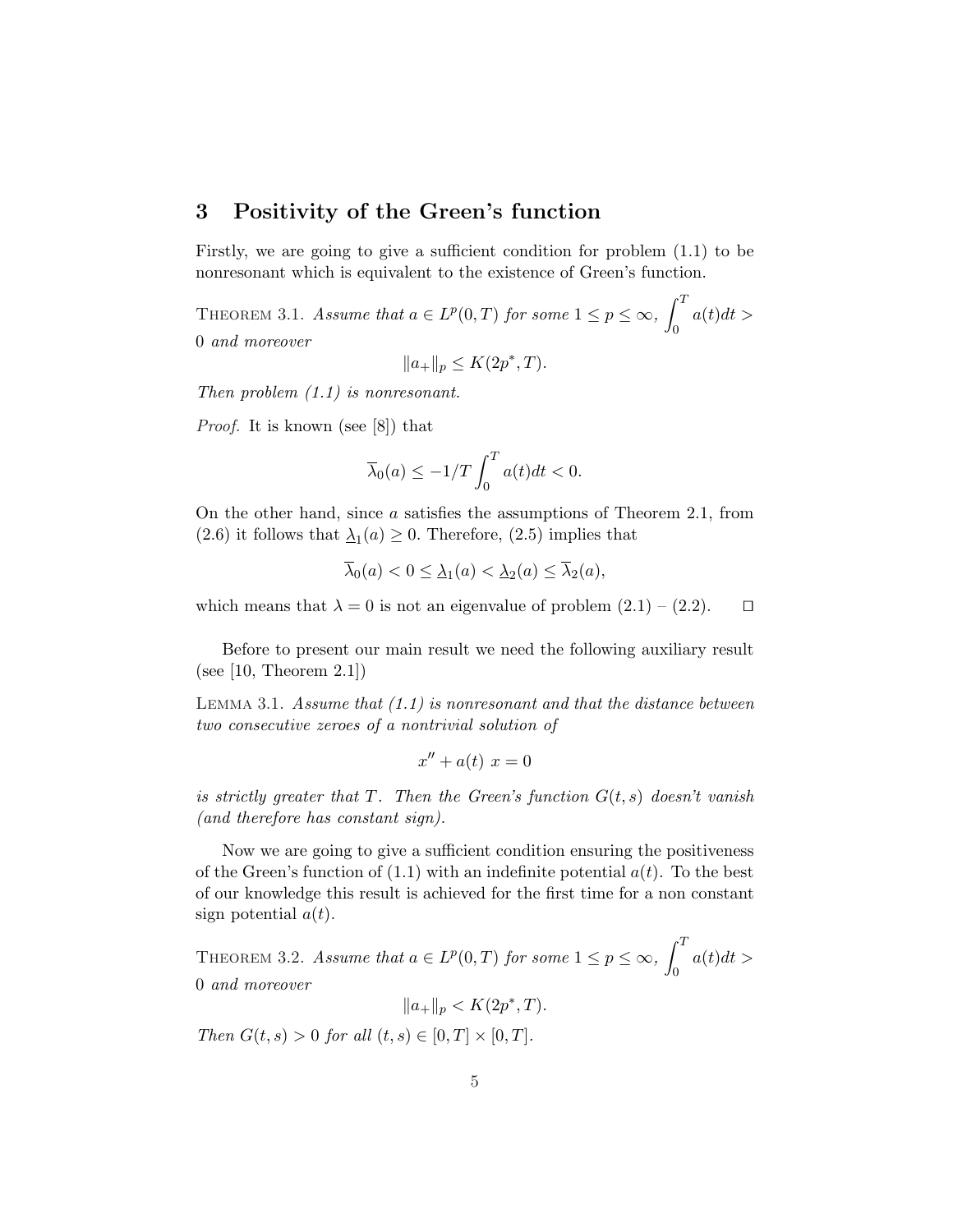Proof. Claim.- The distance between two consecutive zeroes of a nontrivial solution of  $x'' + a(t)$   $x = 0$  is strictly greater that T.

To the contrary assume that  $x$  is a nontrivial solution of the Dirichlet problem

$$
x''(t) + \tilde{a}(t)x(t) = 0, t \in [t_1, t_2], \quad x(t_1) = 0 = x(t_2), \tag{3.1}
$$

where  $0 < t_2 - t_1 \leq T$  and  $\tilde{a}$  is the restriction of function a to the interval  $[t_1, t_2]$ . It is clear, from expression (1.2), that for any  $\alpha$  fixed, the expression  $K(\alpha, T)$  is strictly decreasing in  $T > 0$ . As consequence, since  $0 < t_2 - t_1 \leq$ T, we deduce the following properties:

$$
\|\tilde{a}_+\|_p \le \|a_+\|_p < K(2p^*, T) \le K(2p^*, t_2 - t_1).
$$

From Theorem 2.1 it follows that

$$
\lambda_1^D(\tilde{a})>0,
$$

which contradicts that  $(3.1)$  has a nontrivial solution.

Now, Lemma 3.1 and the *claim* imply that  $G(t, s)$  doesn't vanish. To determinate its sign consider the periodic problem

$$
x''(t) + a(t) x(t) = 1
$$
,  $x(0) = x(T)$ ,  $x'(0) = x'(T)$ .

It is clear that its unique solution is given by the expression

$$
x(t) = \int_0^T G(t, s) ds.
$$

Obviously x doesn't vanish and has the same sign as  $G$ . Then, dividing the equation by x and integrating over  $[0, T]$  we obtain

$$
0 < \int_0^T \left(\frac{x'(t)}{x(t)}\right)^2 dt + \int_0^T a(t)dt = \int_0^T \frac{dt}{x(t)}
$$

Hence  $x(t) > 0$  on  $[0, T]$  which implies  $G(t, s) > 0$  on  $[0, T] \times [0, T]$ .

.

Example 3.1. As a direct consequence of the previous result, we deduce that for any  $c > 0$  and  $h \in L^1(0, 2\pi)$ , if  $|| (c+b \cos t)_+ ||_p < K(2p^*, 2\pi)$ , then the following equation

$$
x''(t) + (c+b\cos t) x(t) = h(t),
$$

has a unique  $2\pi$  – periodic solution. Moreover, if h has constant sign then  $x(t)$   $h(t) \geq 0$  for all  $t \in [0, 2\pi]$ .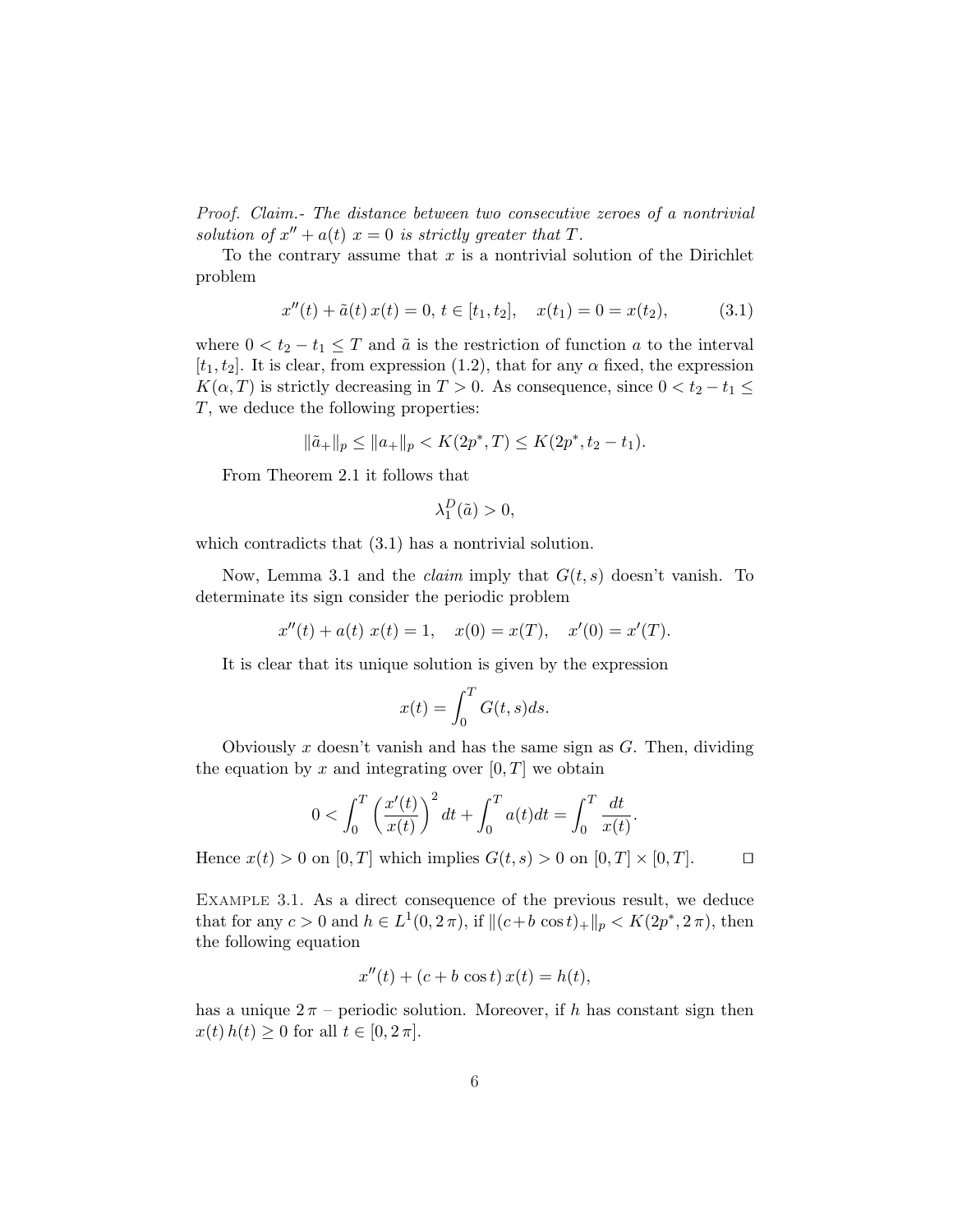# 4 Negativeness of the Green function

When  $a \prec 0$  it is known that  $G(t, s) < 0$ . In this section we present a sufficient condition that ensures us the negativeness of the Green's function even in the case of  $a(t)$  changes sign. As far as the authors are aware this is the first result in this direction for an indefinite potential  $a(t)$ .

THEOREM 4.1. Assume that  $a \in L^1(0,T)$  is of the form

$$
a(t) = b'(t) - b^2(t), \quad b(0) = b(T),
$$

where b is an absolutely continuous function such that  $\int_0^T$ 0  $b(s)ds \neq 0.$ Then  $G(t, s) < 0$  for all  $(t, s) \in [0, T] \times [0, T]$ .

Proof. The key idea is to decompose the second order operator

$$
L x = x'' + a(t) x,
$$

as two first order operators  $L = L_1 \circ L_2$ , where

$$
L_1 x = x' - b(t) x
$$
 and  $L_2 x = x' + b(t) x$ .

The following claim is easily proved by direct integration.

Claim.- The problem  $x' + b(t)x = h$ ,  $x(0) = x(T)$ , has a unique solution for all  $h \in L^1(0,T)$  if and only if  $\int_0^T$ 0  $b(s)ds \neq 0$ . Moreover if  $h \succ (\prec)0$  then  $x(t)$  $\mathcal{L}^T$ 0  $b(s)ds > (<)0 \text{ for all } t \in [0,T].$ 

Now, suppose that  $\int_0^T$ 0  $b(s)ds > 0$  (the other case being analogous). If  $Lx \succ 0, x(0) = x(T), x'(0) = x'(T)$  then  $L_1(L_2x) \succ 0$  with  $L_2x(0) = L_2x(T)$ and from the *claim* it follows that  $L_2x < 0$ . Now the *claim* implies again that  $x < 0$ . This fact is equivalent to the negativeness of the Green's function, concluding the proof.  $\Box$ 

Remark 4.1. Note that the previous result extends for the non constant potential  $a(t)$  the classical one in which  $a(t) \equiv a < 0$  is a strictly negative constant. Moreover we remark that assumptions of Theorem 4.1 imply  $\frac{u}{r}$ 0  $a(t)dt < 0.$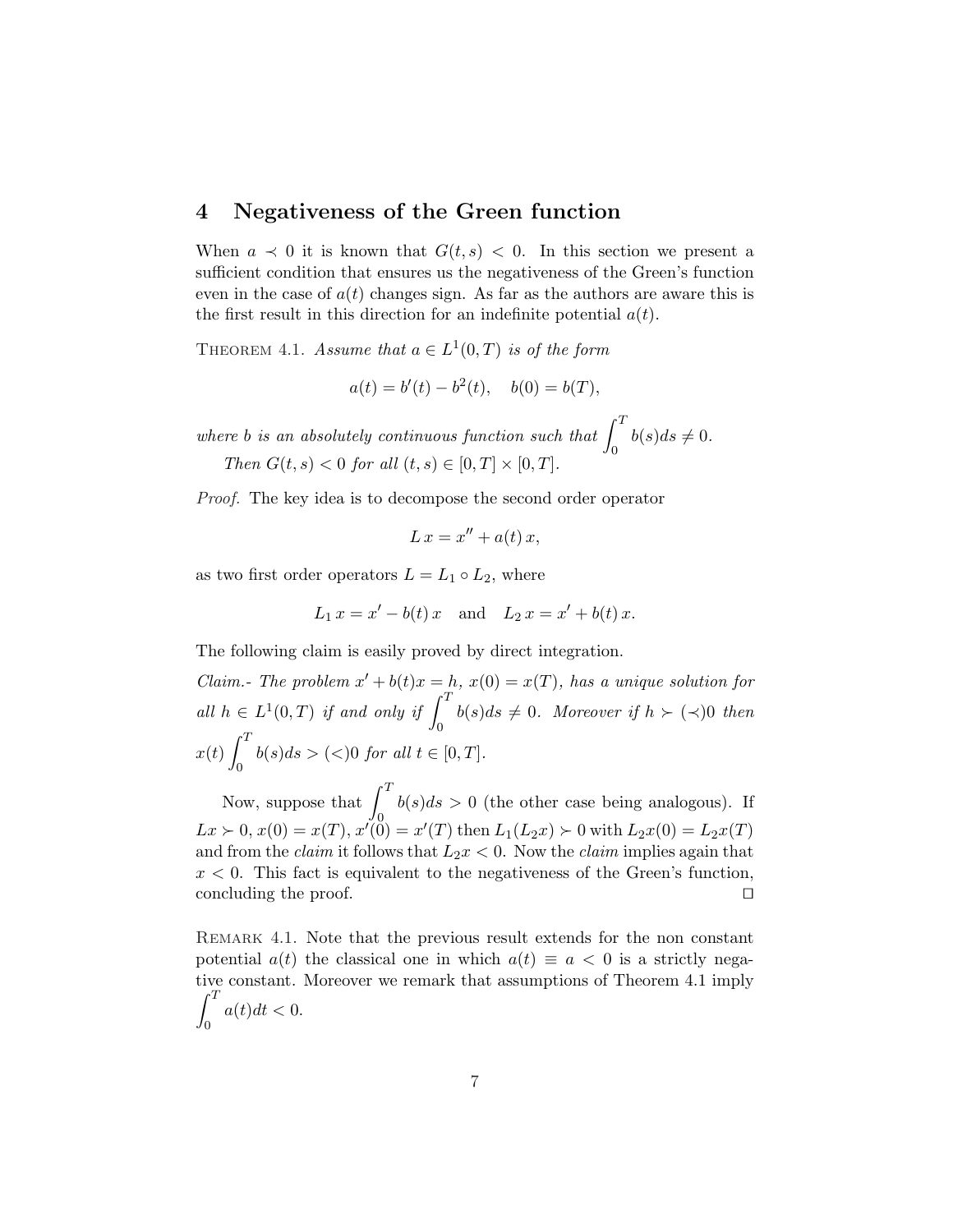Example 4.1. As a direct consequence of the previous result, we deduce that for any  $n \in \mathbb{N}$ ,  $c \in \mathbb{R} \backslash \{0\}$  and  $h \in L^1(0, 2\pi)$ , the following equation

$$
x''(t) + (\pm n \sin n t - (\mp \cos n t + c)^2) x(t) = h(t),
$$

has a unique  $2\pi$  – periodic solution. Moreover, if h has constant sign then x has the opposite one.

# 5 The general second order operator

In this section we extend Theorems 3.2 and 4.1 to the general second order equation

$$
u'' + c(t) u' + a(t) u = h(t), \quad u(0) = u(T), \quad u'(0) = u'(T), \tag{5.1}
$$

where  $c \in L^1(0,T)$  is a damping time – dependent coefficient with mean value zero, i.e.  $\int_0^T$ 0  $c(s)ds=0.$ 

Let us define for all  $t \in [0, T]$  the functions

$$
\rho(t) = e^{\int_0^t c(s)ds} \quad \text{and} \quad w(t) = \int_0^t \frac{ds}{\rho(s)},
$$

and denote  $R = w(T)$ .

Thus we obtain the following result.

THEOREM 5.1. Assume that  $c \in L^1(0,T)$  with  $\int_0^T$ 0  $c(s) ds = 0, a \in L^p(0,T)$ for some  $1 \leq p \leq \infty$ ,  $\mathcal{L}^T$ 0  $\rho(t) a(t) dt > 0$  and moreover  $2p-1$ 

$$
\|\rho^{\frac{2p-1}{p}}a_{+}\|_{L^{p}[0,T]} < K(2p^*,R).
$$

Then  $G(t, s) > 0$  for all  $(t, s) \in [0, T] \times [0, T]$ , where G is the Green's function of problem (5.1).

*Proof.* Making the change of variables  $x(r) = u(w^{-1}(r))$  for all  $r \in [0, R]$  we have that

$$
x'(r) = u'(w^{-1}(r))\rho(w^{-1}(r)),
$$

and

$$
x''(r) = u''(w^{-1}(r))\rho^{2}(w^{-1}(r)) + u'(w^{-1}(r))\rho^{2}(w^{-1}(r))c(w^{-1}(r)).
$$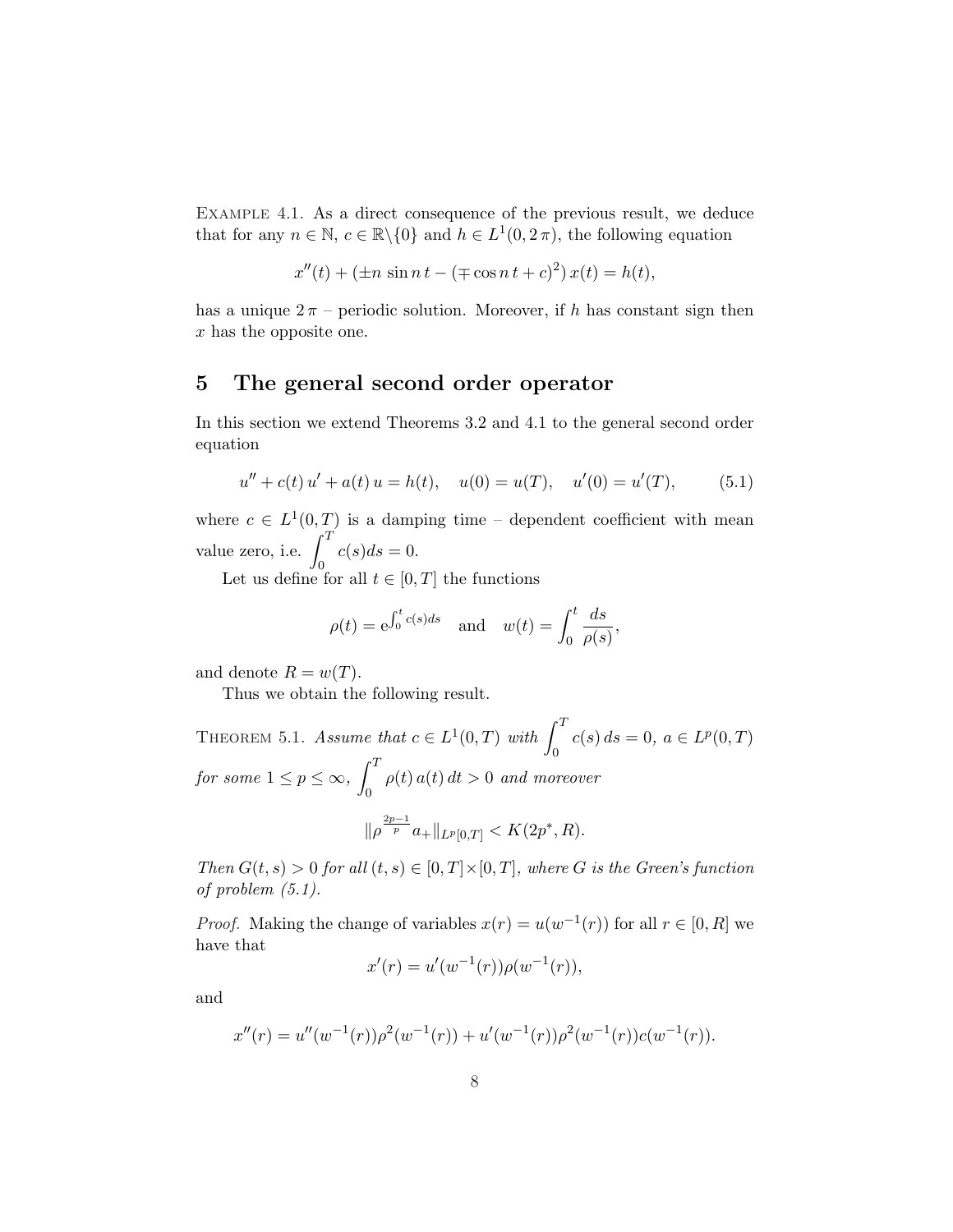Thus, it is easy to check that if u is a solution of problem (5.1) then  $x(r) =$  $u(w^{-1}(r))$  is a solution of problem

$$
x''(r) + \rho^2(w^{-1}(r))a(w^{-1}(r))x(r) = \rho^2(w^{-1}(r))h(w^{-1}(r)), \ r \in [0, R], \ (5.2)
$$

$$
x(0) = x(R), \quad x'(0) = x'(R), \tag{5.3}
$$

and reciprocally, if x is a solution of  $(5.2) - (5.3)$  then  $u(t) = x(w(t))$  is a solution of (5.1).

On the other hand, the linear left-hand side of equation (5.2) is a Hill's equation of the form  $x''(r) + \tilde{a}(r) x(r)$  with

$$
\tilde{a}(r) = \rho^2(w^{-1}(r)) a(w^{-1}(r)).
$$

From our assumptions it follows that

$$
\int_0^R \tilde{a}(r) dr = \int_0^T \rho(s) a(s) ds > 0,
$$

and

$$
\|\tilde{a}_{+}\|_{L^{p}[0,R]}=\|\rho^{\frac{2p-1}{p}}a_{+}\|_{L^{p}[0,T]}
$$

Therefore we can apply Theorem 3.2 to ensure that  $\tilde{G}(r, s) > 0$  for all  $(r, s) \in [0, R] \times [0, R]$ , where  $\tilde{G}$  is the Green's function related to problem  $(5.2)-(5.3)$ , and we also know that its unique solution is given by

$$
x(r) = \int_0^R \tilde{G}(r,s) \,\rho^2(w^{-1}(s)) h(w^{-1}(s)) \, ds, \quad \text{for all } r \in [0,R].
$$

Thus the unique solution of (5.1) under our assumptions is given by

$$
u(t) = x(w(t)) = \int_0^T \tilde{G}(w(t), w(s)) \,\rho(s) \, h(s) \, ds, \quad \text{for all } t \in [0, T].
$$

This last equation implies that the Green's function related to problem (5.1) is equals to

$$
G(t,s) = \tilde{G}(w(t), w(s)) \rho(s) \quad \text{for all } (t,s) \in [0,T] \times [0,T],
$$

and hence  $G(t, s) > 0$  for all  $(t, s) \in [0, T] \times [0, T]$ .

REMARK 5.1. In Theorem 5.1 we have used a change of variables different from the standard one, namely  $u(t) = e^{-\frac{1}{2}}$  $\frac{\alpha}{\int t}$  $\int_0^{\infty} c(s)ds x(t)$ , since it allows us to impose less restrictive conditions over the function  $c(t)$ .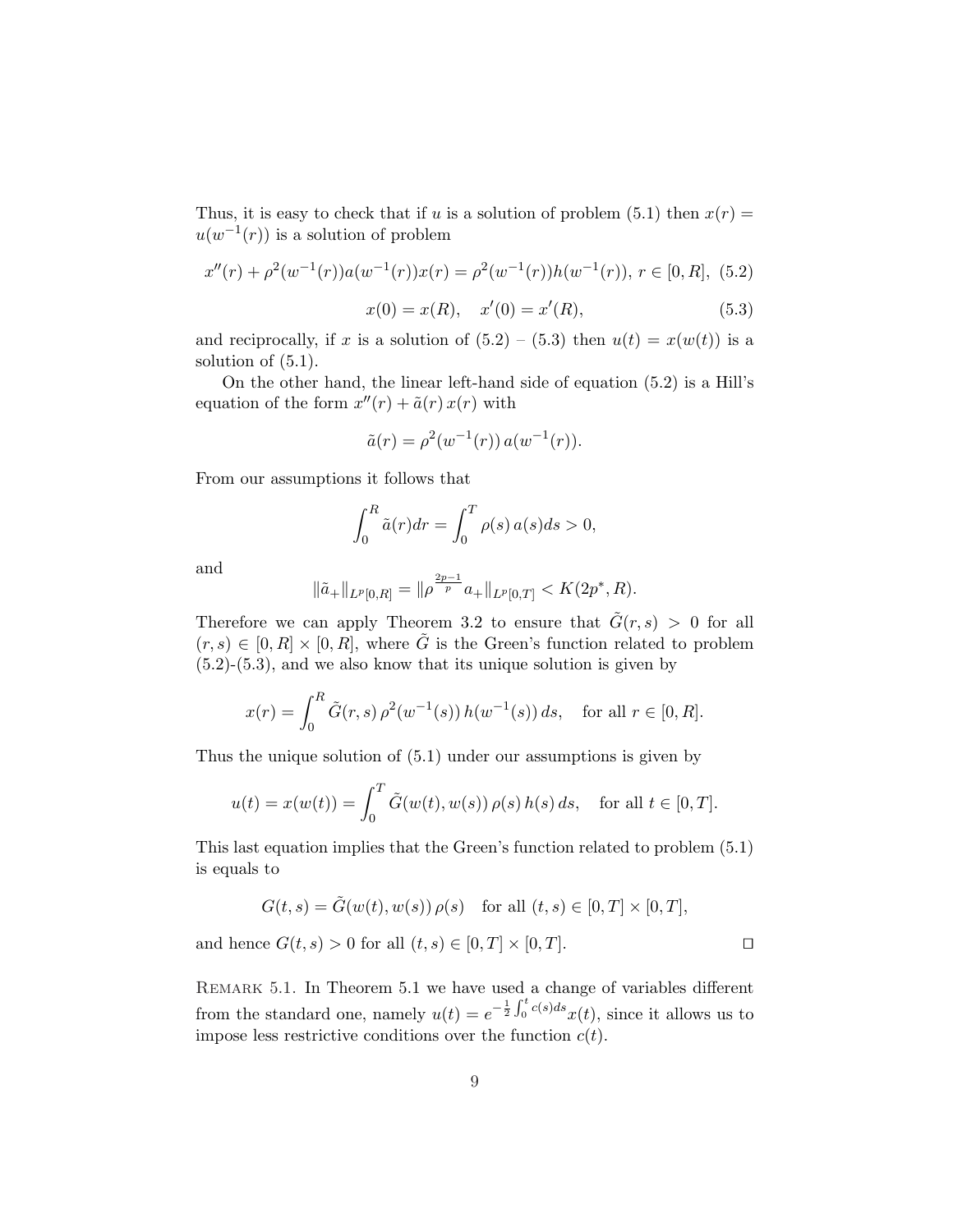Although the assumption  $\int_0^T$ 0  $c(s)ds = 0$  does not seem to have a physical meaning, from the mathematical point of view our result complements [11, Corollary 2.5, where the author established a  $L^{p-}$  maximum principle for problem (5.1) with a constant positive coefficient  $c(t) \equiv c > 0$ . Moreover it gives additional information to the one proved in [1] for the general operator of second order coupled with different kinds of boundary conditions. There two cases were considered:  $a < 0$  or a positive and bounded with c bounded.

A related maximum principle for the general second order operator (5.1), with a damped coefficient  $c(t)$  without necessarily mean value zero, was proved in [14] and used in the recent paper [7] to prove the existence of a periodic solution for a differential equation with a weak singularity.

In an similar way to the previous result, we deduce the following one as a direct consequence of Theorem 4.1.

THEOREM 5.2. Assume that  $c \in L^1(0,T)$  with  $\int_0^T$ 0  $c(s)ds = 0, \ a \in L^1(0,T)$ satisfies 2  $\prime$ 2

$$
\rho^{2}(t) a(t) = \rho(t) b'(t) - b^{2}(t), \quad b(0) = b(T),
$$

with b an absolutely continuous function such that  $\int_0^T$ 0  $b(s)$  $\frac{\partial(s)}{\rho(s)}ds \neq 0.$ 

Then  $G(t, s) < 0$  for all  $(t, s) \in [0, T] \times [0, T]$ , where G is the Green's function of problem (5.1).

Acknowledgments: We would like to thank the anonymous referee for his/her valuable comments which improve a former version of this paper.

### References

- [1] I. V. Barteneva, A. Cabada and A. O. Ignatyev, Maximum and anti – maximum principles for the general operator of second order with variable coefficients, Appl. Math. Comput. 134 (2003) 173–184.
- [2] A. Cabada, P. Habets and S. Lois, Monotone method for the Neumann problem with lower and upper solutions in the reverse order, Appl. Math. Comput. 117 (2001) 1–14.
- [3] J. Chu and P. J. Torres, Applications of Schauder's fixed point theorem to singular differential equations, Bull. Lond. Math. Soc. 39 (2007) 653– 660.